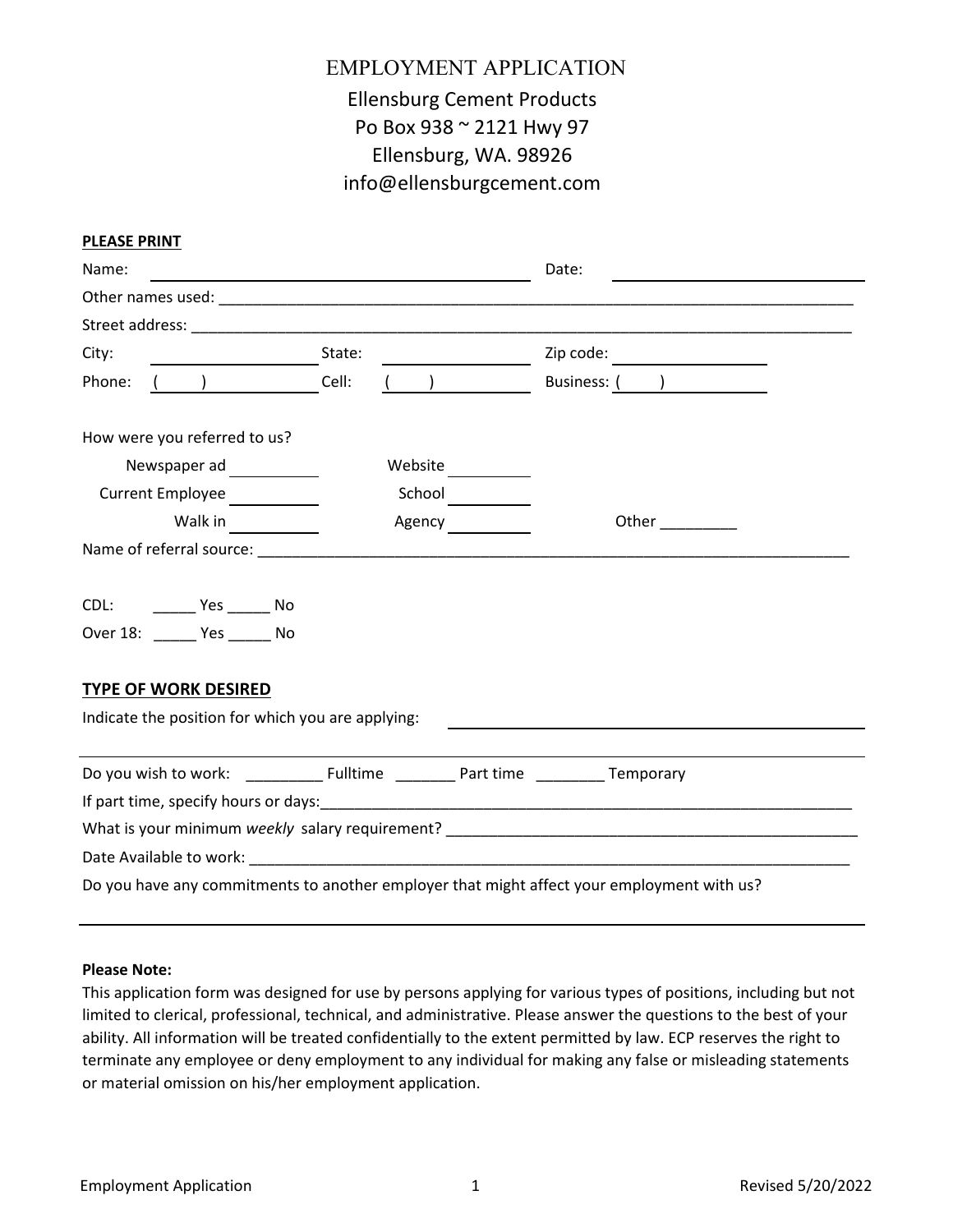### **SKILLS**

| Typing speed<br>Typing speed<br>Typing speed<br>Typing speed<br>Typing speed<br>Typing speed<br>Typing speed<br>The speed of the speed of the speed of the speed of the speed of the speed of the speed of the speed of the speed of the spe |                                                                                                                                                                                                                                |  |
|----------------------------------------------------------------------------------------------------------------------------------------------------------------------------------------------------------------------------------------------|--------------------------------------------------------------------------------------------------------------------------------------------------------------------------------------------------------------------------------|--|
|                                                                                                                                                                                                                                              |                                                                                                                                                                                                                                |  |
|                                                                                                                                                                                                                                              | What computer experience have you had? Letter that the control of the control of the control of the control of                                                                                                                 |  |
|                                                                                                                                                                                                                                              | A. Level of skill?                                                                                                                                                                                                             |  |
|                                                                                                                                                                                                                                              | B. Years of operating experience? The contract of the contract of the contract of the contract of the contract of the contract of the contract of the contract of the contract of the contract of the contract of the contract |  |
|                                                                                                                                                                                                                                              | C. What software have you used? The same of the state of the state of the state of the state of the state of the state of the state of the state of the state of the state of the state of the state of the state of the state |  |
|                                                                                                                                                                                                                                              | D. Describe your computer operation abilities?                                                                                                                                                                                 |  |
| Other:                                                                                                                                                                                                                                       |                                                                                                                                                                                                                                |  |

## **EDUCATIONAL DATA**

| School                           | Print Name, street address, state and zip code for<br>each school                                          | Degree, Major, or Type of<br>Courses | No. years<br>Completed |
|----------------------------------|------------------------------------------------------------------------------------------------------------|--------------------------------------|------------------------|
| High School                      |                                                                                                            |                                      |                        |
|                                  |                                                                                                            |                                      |                        |
| College                          |                                                                                                            |                                      |                        |
| Graduate School                  |                                                                                                            |                                      |                        |
| Trade, Bus., Night or<br>Corres. |                                                                                                            |                                      |                        |
| Other                            |                                                                                                            |                                      |                        |
| <b>MILITARY EXPERIENCE</b>       |                                                                                                            |                                      |                        |
|                                  | Were you in the U.S. Armed Forces? _______ Yes _______ No If yes, what branch? ___________________________ |                                      |                        |
|                                  |                                                                                                            |                                      |                        |
|                                  |                                                                                                            |                                      |                        |
|                                  |                                                                                                            |                                      |                        |
| <b>GENERAL INFORMATION</b>       |                                                                                                            |                                      |                        |
|                                  | Have you previously applied for employment with ECP? _______ Yes _______ No If yes, when? ______________   |                                      |                        |
|                                  | Have you previously been employed with ECP? ______ Yes ______ No If yes, when? ____________________        |                                      |                        |
|                                  | Are any of your relatives employed with ECP? ______ Yes ______ No If yes, please list their name and       |                                      |                        |

department: \_\_\_\_\_\_\_\_\_\_\_\_\_\_\_\_\_\_\_\_\_\_\_\_\_\_\_\_\_\_\_\_\_\_\_\_\_\_\_\_\_\_\_\_\_\_\_\_\_\_\_\_\_\_\_\_\_\_\_\_\_\_\_\_\_\_\_\_\_\_\_\_\_\_\_\_\_\_\_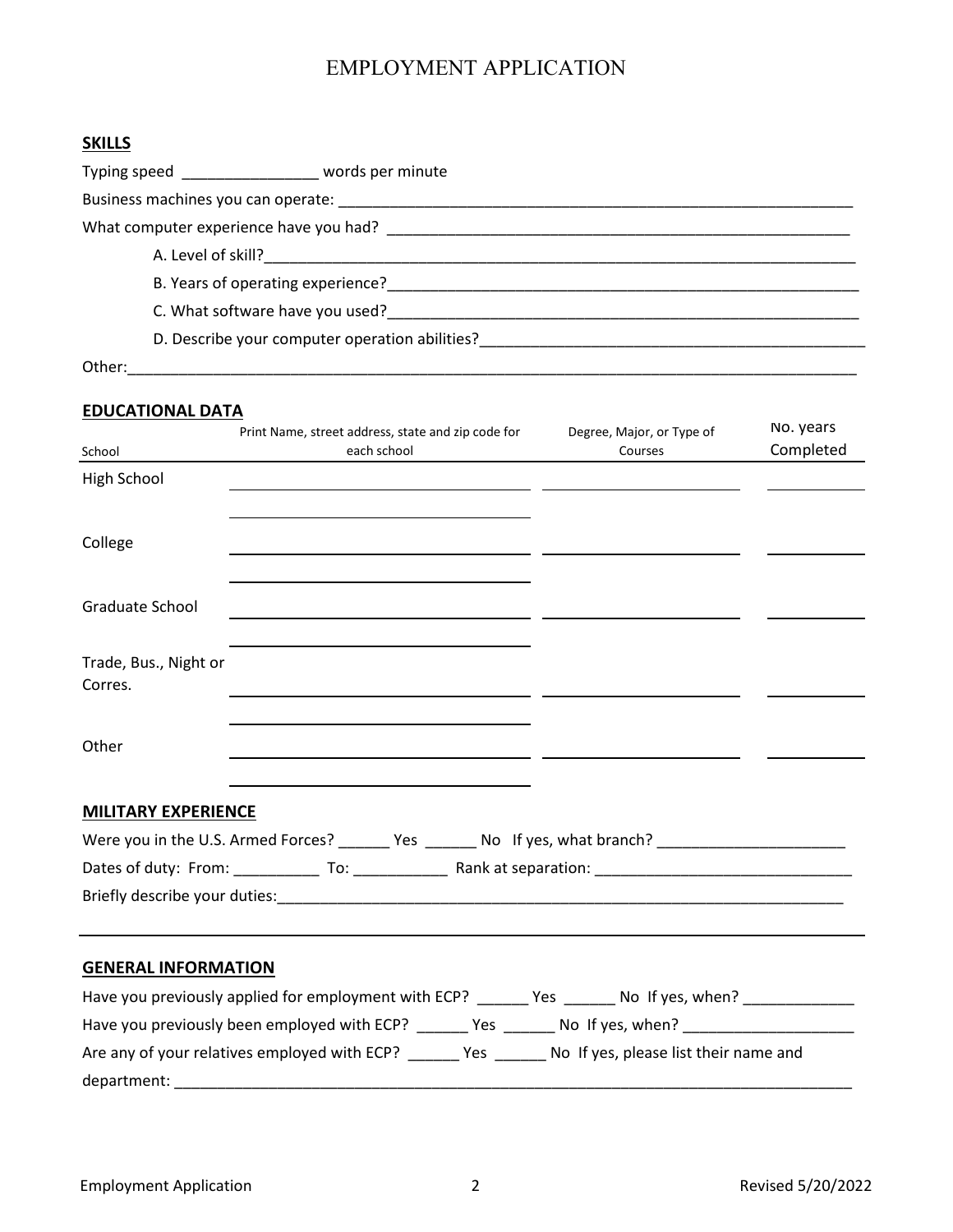#### **EMPLOYMENT HISTORY**

List present employer or most recent employer first ( then use other side of this application, if necessary).

| Employed: From: ____________ To: ____________ Month / Year                                                                                                                                                                             |                                                                                                                        |     |                                                                                                                      |
|----------------------------------------------------------------------------------------------------------------------------------------------------------------------------------------------------------------------------------------|------------------------------------------------------------------------------------------------------------------------|-----|----------------------------------------------------------------------------------------------------------------------|
|                                                                                                                                                                                                                                        |                                                                                                                        |     |                                                                                                                      |
|                                                                                                                                                                                                                                        |                                                                                                                        |     |                                                                                                                      |
|                                                                                                                                                                                                                                        |                                                                                                                        |     |                                                                                                                      |
|                                                                                                                                                                                                                                        |                                                                                                                        |     |                                                                                                                      |
|                                                                                                                                                                                                                                        |                                                                                                                        |     |                                                                                                                      |
| May we contact this employer? _______ Yes _______ No                                                                                                                                                                                   |                                                                                                                        |     |                                                                                                                      |
|                                                                                                                                                                                                                                        |                                                                                                                        |     |                                                                                                                      |
| Address:                                                                                                                                                                                                                               |                                                                                                                        |     | <u> 1989 - Johann John Stein, markin fan it ferstjer fan de ferstjer fan it ferstjer fan de ferstjer fan it fers</u> |
|                                                                                                                                                                                                                                        |                                                                                                                        |     |                                                                                                                      |
| Employed: From: ____________ To: ____________ Month / Year                                                                                                                                                                             |                                                                                                                        |     |                                                                                                                      |
|                                                                                                                                                                                                                                        |                                                                                                                        |     |                                                                                                                      |
| Duties:                                                                                                                                                                                                                                |                                                                                                                        |     | ,我们也不会有什么。""我们的人,我们也不会有什么?""我们的人,我们也不会有什么?""我们的人,我们也不会有什么?""我们的人,我们也不会有什么?""我们的人                                     |
|                                                                                                                                                                                                                                        |                                                                                                                        |     |                                                                                                                      |
|                                                                                                                                                                                                                                        |                                                                                                                        |     |                                                                                                                      |
|                                                                                                                                                                                                                                        |                                                                                                                        |     |                                                                                                                      |
| Reason for leaving:<br><u> and a manufacture of the set of the set of the set of the set of the set of the set of the set of the set of the set of the set of the set of the set of the set of the set of the set of the set of th</u> |                                                                                                                        |     |                                                                                                                      |
| May we contact this employer? ________ Yes ________ No                                                                                                                                                                                 |                                                                                                                        |     |                                                                                                                      |
|                                                                                                                                                                                                                                        |                                                                                                                        |     |                                                                                                                      |
| Address:                                                                                                                                                                                                                               |                                                                                                                        |     |                                                                                                                      |
| Telephone: ___                                                                                                                                                                                                                         | <u> 1989 - Johann John Stone, mars et al. 1989 - John Stone, mars et al. 1989 - John Stone, mars et al. 1989 - Joh</u> |     |                                                                                                                      |
| Employed:                                                                                                                                                                                                                              |                                                                                                                        |     | From: _______________ To: ____________ Month / Year                                                                  |
|                                                                                                                                                                                                                                        |                                                                                                                        |     |                                                                                                                      |
| Duties:                                                                                                                                                                                                                                | the control of the control of the control of the control of the control of the control of                              |     |                                                                                                                      |
|                                                                                                                                                                                                                                        |                                                                                                                        |     |                                                                                                                      |
|                                                                                                                                                                                                                                        |                                                                                                                        |     |                                                                                                                      |
|                                                                                                                                                                                                                                        |                                                                                                                        |     |                                                                                                                      |
| Reason for leaving:                                                                                                                                                                                                                    |                                                                                                                        |     |                                                                                                                      |
| May we contact this employer?                                                                                                                                                                                                          |                                                                                                                        | Yes | No                                                                                                                   |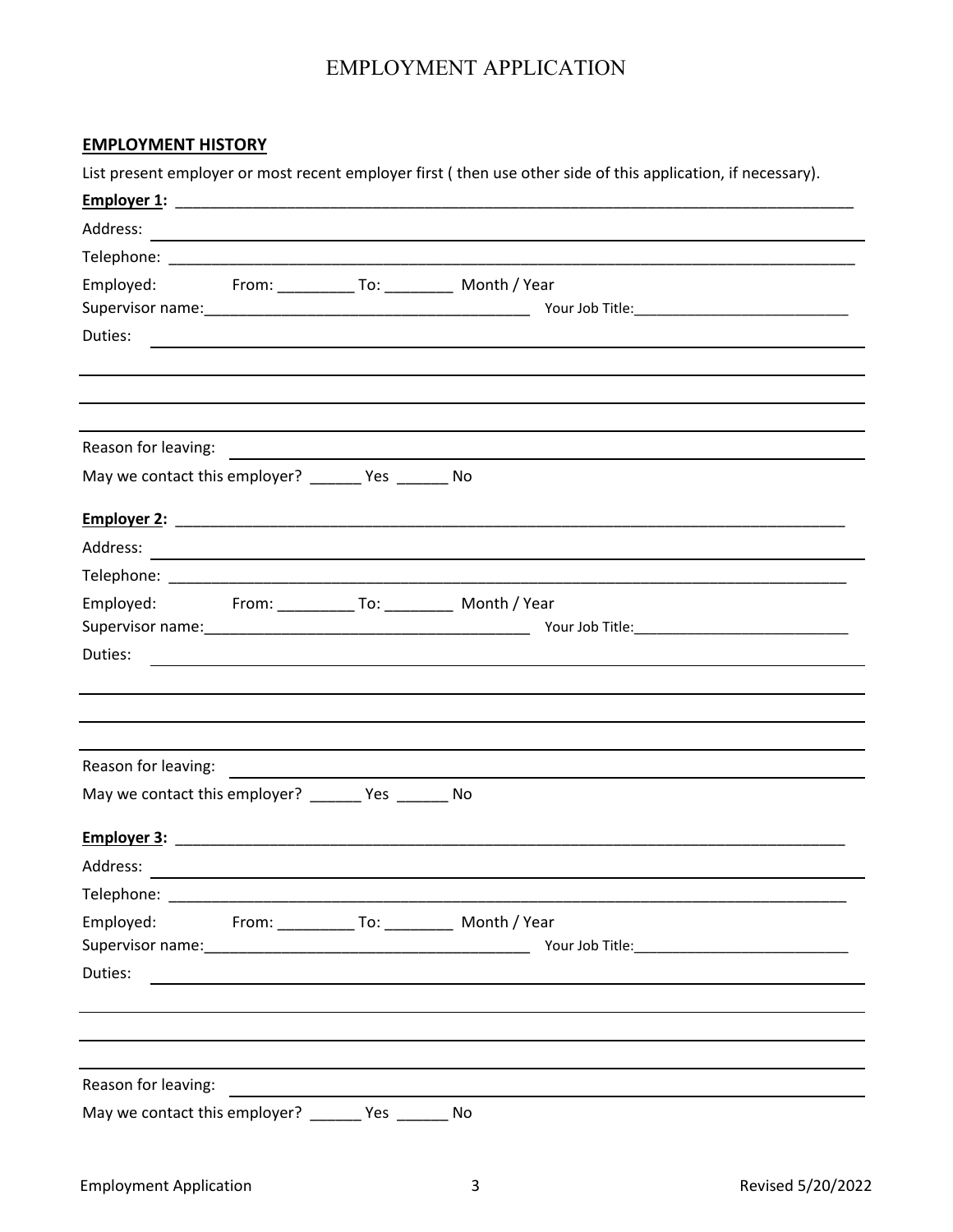Please include any other information you think would be helpful to us in considering you for employment, such as additional work experience, articles/ books published, activities, accomplishments, etc. (you may exclude all information indicative of age, sex, race, religion, color, national origin, or handicap).

#### **OTHER EMPLOYEES**

State the names of persons working for ECP that you are acquainted with or know: \_\_\_\_\_\_\_\_\_\_\_\_\_\_\_\_\_\_\_\_\_\_\_\_\_\_\_\_\_

#### **REFRENCES** (NOT EMPLOYERS OR RELATIVES- LIST THREE)

| Name:                                                     |                |  |
|-----------------------------------------------------------|----------------|--|
| Address:<br><u> 1980 - Andrea Andrew Maria (h. 1980).</u> |                |  |
|                                                           |                |  |
| Name:                                                     |                |  |
|                                                           |                |  |
|                                                           | Telephone: ( ) |  |
|                                                           |                |  |
| Name:                                                     |                |  |
|                                                           |                |  |
|                                                           |                |  |
|                                                           |                |  |
| <b>Emergency Contact</b>                                  |                |  |
| Name:                                                     |                |  |
| Address:                                                  |                |  |
| Telephone: ( )                                            |                |  |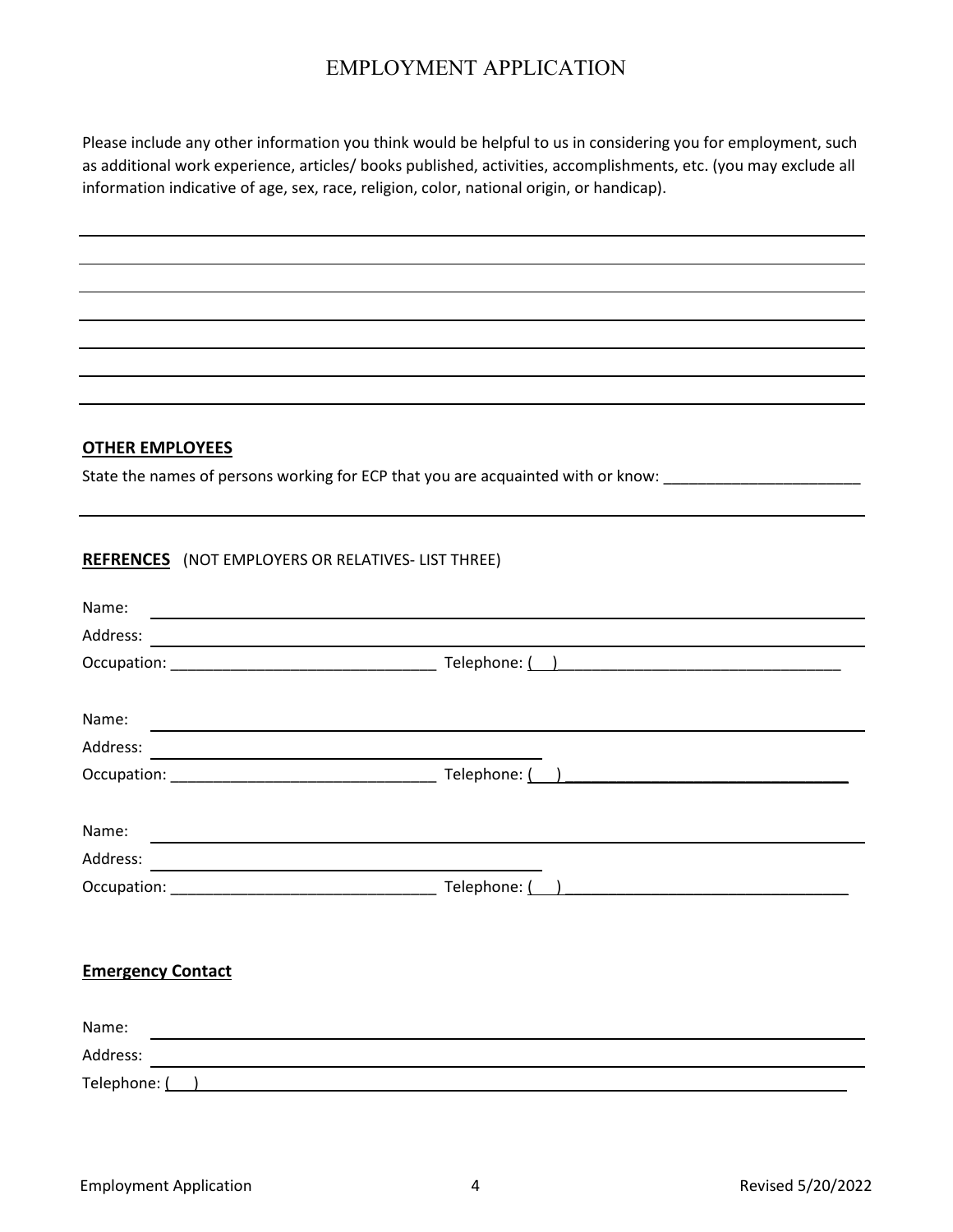#### **EQUAL OPPORTUNITY STATEMENT**

Equal opportunity is the policy of this Employer and employment opportunities will NOT be limited because of race, color, religion, sex, nationality or any other protected status. This Employer affirmatively seeks to employ and advance qualified Veterans and disabled Veterans. Hiring, promotions, lay-offs, discharged, rates of pay, training and other employment activities will be consistent with this Equal Opportunity Statement. The Employer abides by the principles of the Age Discrimination in Employment Act (ADEA) and does not unlawfully discriminate on the basis of age. This Employer complies with the Americans with Disabilities Act (ADA) and will make a reasonable accommodation to a worker or applicant with a known disability when requested to make an accommodation in accordance with applicable law.

#### **DRUG POLICY**

It is the policy of this Employer to maintain a drug free work place. Employees who are observed in possession or using controlled substances (drugs) will be terminated and may have criminal actions filed against them. This Employer also prohibits employees from working while under the influence of alcohol or controlled substances. If you are affected by or become an abuser of drugs or alcohol you may ask for help from your supervisor.